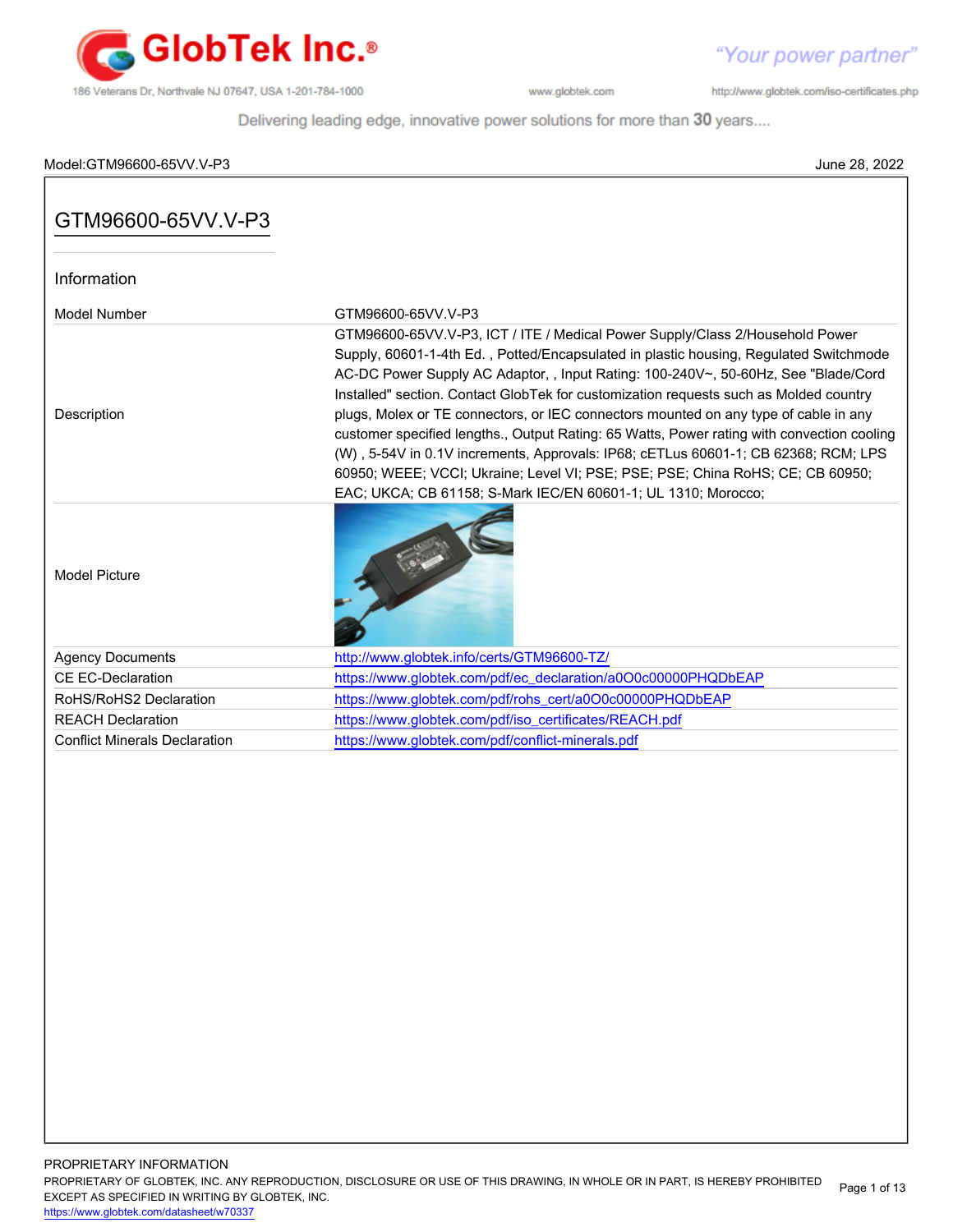

http://www.globtek.com/iso-certificates.php

"Your power partner"

Delivering leading edge, innovative power solutions for more than 30 years....

# Model:GTM96600-65VV.V-P3 June 28, 2022

| MODEL PARAMETERS        |                                                                     |
|-------------------------|---------------------------------------------------------------------|
| Type                    | Potted/Encapsulated in plastic housing                              |
| Technology              | Regulated Switchmode AC-DC Power Supply AC Adaptor                  |
| Category                | ICT / ITE / Medical Power Supply/Class 2/Household Power Supply     |
| Input Voltage           | 100-240V~, 50-60Hz                                                  |
| $I/P$ Amps $(A)$        | 1.5A                                                                |
| Wattage (W)             | 65.0                                                                |
| Vout Range (V)          | $5 - 54$                                                            |
| <b>Efficiency Level</b> | USA DOE Level VI / Eco-design Directive 2009/125/EC, (EU) 2019/1782 |
| Ingress Protection      | IP68                                                                |
| Size (mm)               | 114.81*57.11*39.00                                                  |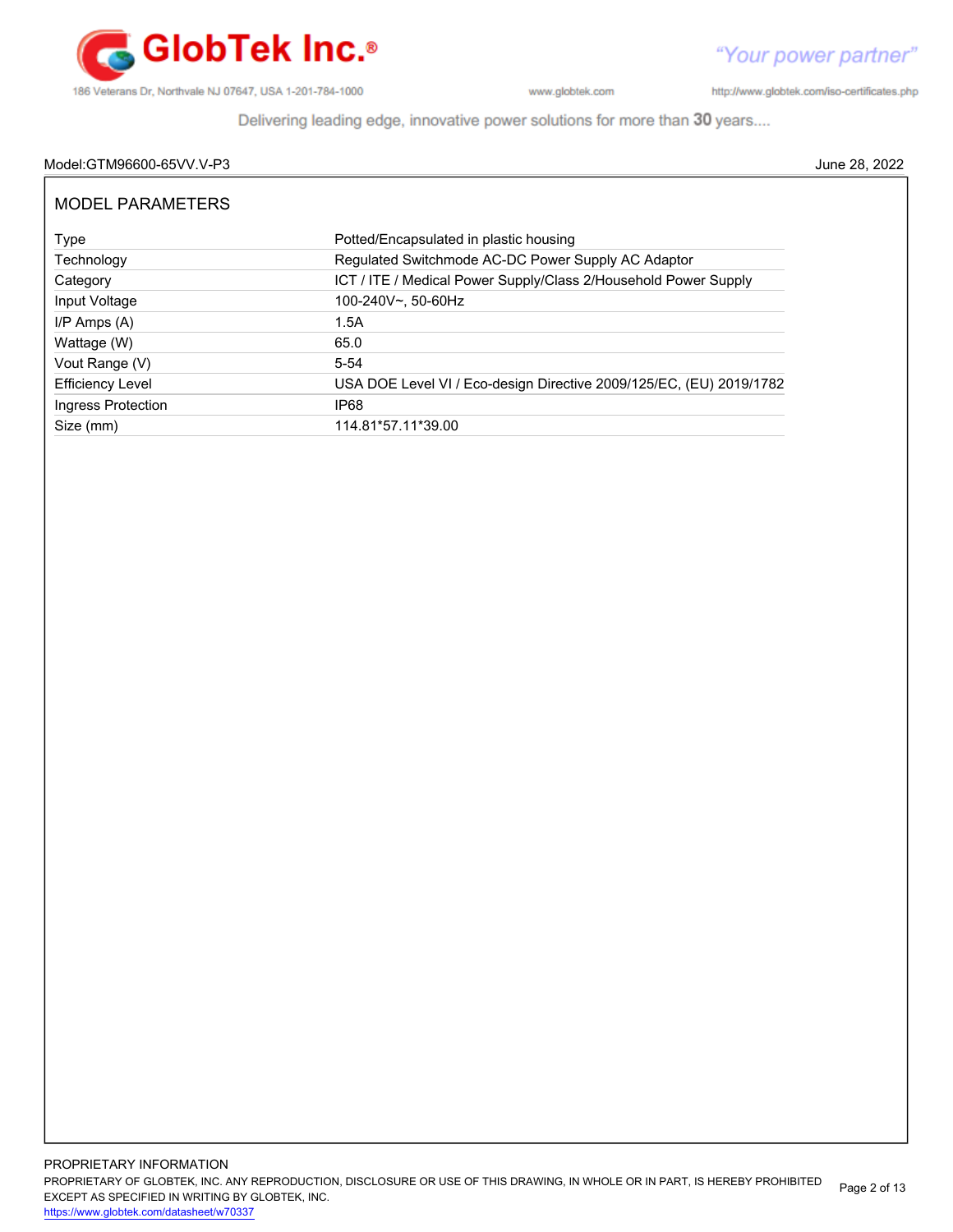

http://www.globtek.com/iso-certificates.php

"Your power partner"

Delivering leading edge, innovative power solutions for more than 30 years....



PROPRIETARY OF GLOBTEK, INC. ANY REPRODUCTION, DISCLOSURE OR USE OF THIS DRAWING, IN WHOLE OR IN PART, IS HEREBY PROHIBITED EXCEPT AS SPECIFIED IN WRITING BY GLOBTEK, INC. <https://www.globtek.com/datasheet/w70337> Page 3 of 13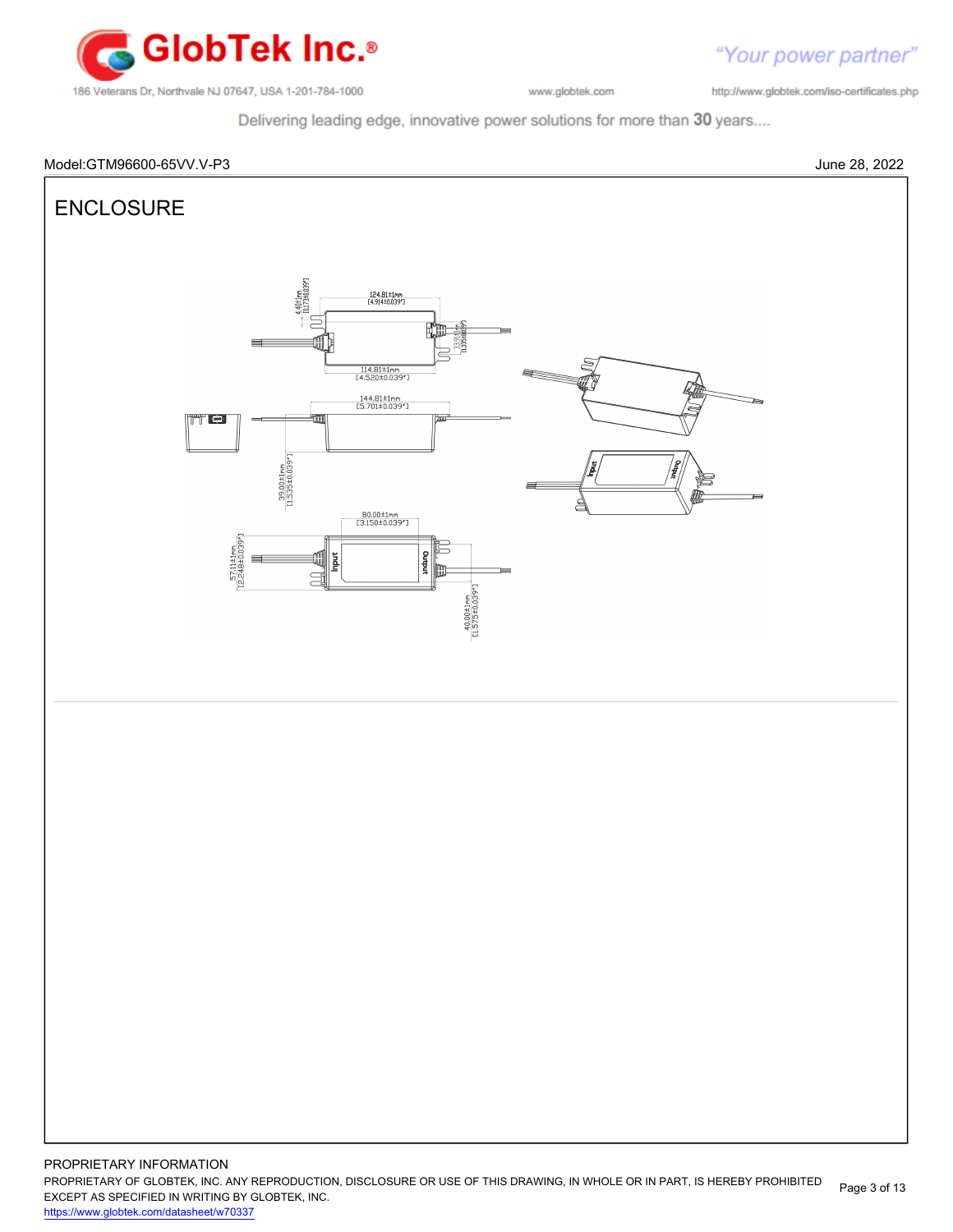

http://www.globtek.com/iso-certificates.php

Delivering leading edge, innovative power solutions for more than 30 years....

# Model:GTM96600-65VV.V-P3 June 28, 2022

| <b>RATING TABLE</b> |         |                |          |            |
|---------------------|---------|----------------|----------|------------|
| Model Number        | Voltage | Amps(A)        | Watts(W) | <b>RFQ</b> |
| GTM96600-2305-P3-IN | 5 V     | 4.5            | 22.50    | <b>RFQ</b> |
| GTM96600-2305-P3    | 5 V     | 4.5            | 22.50    | <b>RFQ</b> |
| GTM96600-4005-P3    | 5 V     | 8              | 40.00    | <b>RFQ</b> |
| GTM96600-4006-P3    | 6V      | 8              | 48.00    | <b>RFQ</b> |
| GTM96600-4006-P3    | 6V      | 6.6            | 39.60    | <b>RFQ</b> |
| GTM96600-5409-P3    | 9 V     | 6              | 54.00    | <b>RFQ</b> |
| GTM96600-6512-P3    | 12 V    | 5.41           | 64.92    | <b>RFQ</b> |
| GTM96600-4812-P3    | 12 V    | $\overline{4}$ | 48.00    | <b>RFQ</b> |
| GTM96600-6513.2-P3  | 13.2 V  | 4.92           | 64.94    | <b>RFQ</b> |
| GTM96600-6515-P3    | 15 V    | 4.33           | 64.95    | <b>RFQ</b> |
| GTM96600-2315-P3    | 15 V    | 1.5            | 22.50    | <b>RFQ</b> |
| GTM96600-6520-P3    | 20 V    | 3.25           | 65.00    | <b>RFQ</b> |
| GTM96600-6524-P3    | 24 V    | 2.7            | 64.80    | <b>RFQ</b> |
| GTM96600-6530-P3    | 30 V    | 2.16           | 64.80    | <b>RFQ</b> |
| GTM96600-6536-P3    | 36 V    | 1.8            | 64.80    | <b>RFQ</b> |
| GTM96600-6542-P3    | 42 V    | 1.54           | 64.68    | <b>RFQ</b> |
| GTM96600-6548-P3    | 48 V    | 1.35           | 64.80    | <b>RFQ</b> |
| GTM96600-6554-P3    | 54 V    | 1.2            | 64.80    | <b>RFQ</b> |

PROPRIETARY OF GLOBTEK, INC. ANY REPRODUCTION, DISCLOSURE OR USE OF THIS DRAWING, IN WHOLE OR IN PART, IS HEREBY PROHIBITED EXCEPT AS SPECIFIED IN WRITING BY GLOBTEK, INC. Page 4 of 13

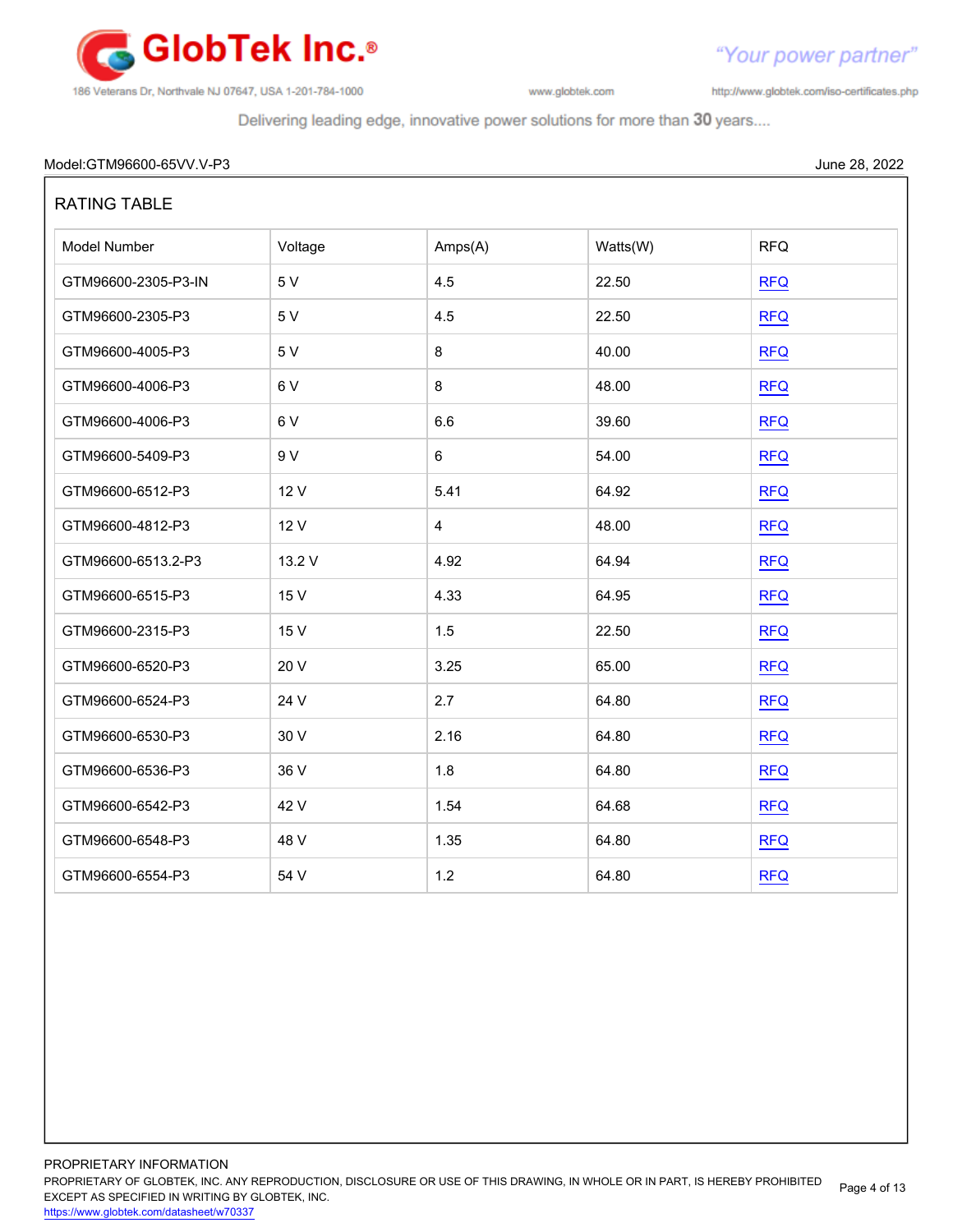

"Your power partner" http://www.globtek.com/iso-certificates.php

Delivering leading edge, innovative power solutions for more than 30 years....

| Model:GTM96600-65VV.V-P3      | June 28, 2022                                                                                                                                                          |
|-------------------------------|------------------------------------------------------------------------------------------------------------------------------------------------------------------------|
| <b>SPECIFICATIONS</b>         |                                                                                                                                                                        |
|                               |                                                                                                                                                                        |
| Input                         |                                                                                                                                                                        |
| Input Voltage:                | Specified: 90-264VAC, Nameplate: 100-240VAC<br>100% rated load current for 90-264VAC<br>85% rated load current for 85-264VAC<br>100% rated load current for 110-370VDC |
| Input Frequency:              | Specified: 47-63Hz, Nameplate: 50-60Hz                                                                                                                                 |
| No Load Input Power:          | <75mW @ 230VAC (EU CoC Tier 2 compliant) for ≤ 49W rating<br><150mW @ 230VAC (EU CoC Tier 2 compliant) for > 49W rating                                                |
| Inrush Current:               | 30A/60A max. (cold start @ 115V/230VAC)                                                                                                                                |
| Efficiency:                   | DoE Level VI and EU CoC Tier 2 compliant                                                                                                                               |
| Output                        |                                                                                                                                                                        |
| Turn-on Delay:                | 1 second max. @ 115VAC and full load                                                                                                                                   |
| Output Regulation:            | ± 5% (measured at output connector)                                                                                                                                    |
| Line Regulation:              | ± 0.5% typ. (measured at output connector)                                                                                                                             |
| Ripple:                       | 1% or 100mV, whichever is greater (using a 47µF low-ESR cap + 0.1µF ceramic<br>capacitor, measured @ 20MHz BW, at output connector)                                    |
| Transient Response:           | 5% max. deviation, 1ms typ. recovery time (with 40% to 70% load step)                                                                                                  |
| Hold-up Time:                 | 8ms typ. (nominal input voltage and full load)                                                                                                                         |
| Power Indicator:              | Green LED                                                                                                                                                              |
| <b>Protections</b>            |                                                                                                                                                                        |
| Input Protection:             | MOV transient suppressor, input line fusing                                                                                                                            |
| Over-Current Protection:      | 110 - 160% of rated output current, auto-restart, current limit range determined by normal<br>output power rating, not de-rated power rating                           |
| Short-Circuit Protection:     | Auto-restart                                                                                                                                                           |
| Over-Voltage Protection:      | 110 - 130%, latched off, cycle AC to reset                                                                                                                             |
| Over-Temperature Protection:  | On-chip temperature sensor (integrated in primary-side switching controller), shut down at<br>$Tj = -140^{\circ}C$ , latched off, cycle AC to reset                    |
| Environmental                 |                                                                                                                                                                        |
| MTBF:                         | 1,500,000 hours @ 25°C ambient, full load (Telcordia SR-332, Issue 3)                                                                                                  |
| <b>Operating Temperature:</b> | -20°C to 40°C (full load)                                                                                                                                              |
| Storage Temperature:          | -30°C to 80°C                                                                                                                                                          |
| Humidity:                     | 0% to 95% relative humidity, non-condensing                                                                                                                            |
| Altitude:                     | 5000m                                                                                                                                                                  |

# PROPRIETARY INFORMATION

PROPRIETARY OF GLOBTEK, INC. ANY REPRODUCTION, DISCLOSURE OR USE OF THIS DRAWING, IN WHOLE OR IN PART, IS HEREBY PROHIBITED EXCEPT AS SPECIFIED IN WRITING BY GLOBTEK, INC. Page 5 of 13

<https://www.globtek.com/datasheet/w70337>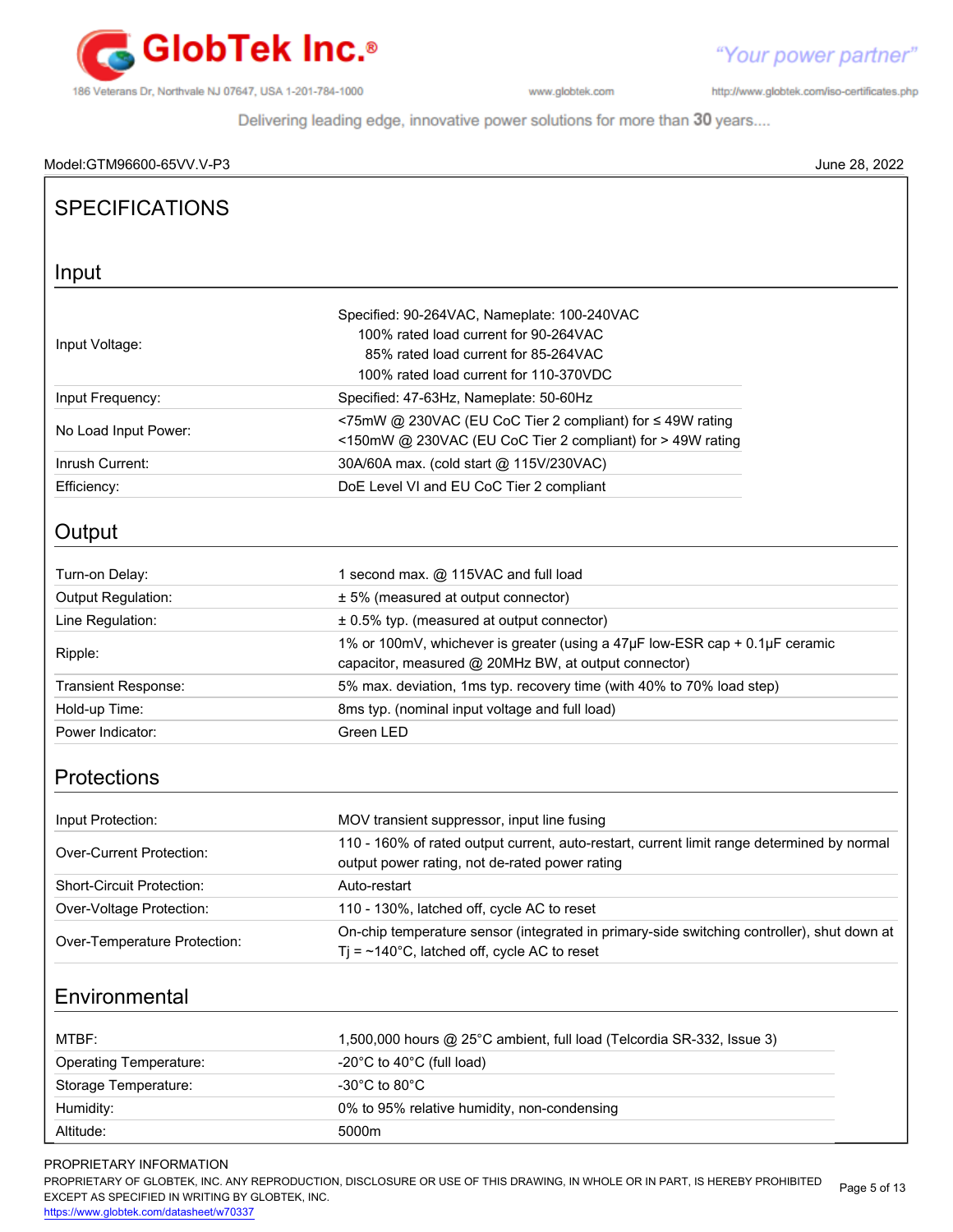

"Your power partner" http://www.globtek.com/iso-certificates.php

Delivering leading edge, innovative power solutions for more than 30 years....

| Model:GTM96600-65VV.V-P3                                                                                                                                                                                                                                                                                                                                                      |                                                                                                     | June 28, 2022 |
|-------------------------------------------------------------------------------------------------------------------------------------------------------------------------------------------------------------------------------------------------------------------------------------------------------------------------------------------------------------------------------|-----------------------------------------------------------------------------------------------------|---------------|
| Cooling:                                                                                                                                                                                                                                                                                                                                                                      | Convection                                                                                          |               |
| RoHS:                                                                                                                                                                                                                                                                                                                                                                         | Complies with EU 2011/65/EU and China SJ/T 11363-2006                                               |               |
|                                                                                                                                                                                                                                                                                                                                                                               | Regarding operating temperature                                                                     |               |
| Note 1:                                                                                                                                                                                                                                                                                                                                                                       | a. See below de-rating table for output power capability at alternate temperature                   |               |
|                                                                                                                                                                                                                                                                                                                                                                               | b. Extended low-end temperature range available as a custom option                                  |               |
| <b>Safety</b>                                                                                                                                                                                                                                                                                                                                                                 |                                                                                                     |               |
|                                                                                                                                                                                                                                                                                                                                                                               | 4000VAC or 5656VDC from input to output                                                             |               |
| Dielectric Withstand Voltage:                                                                                                                                                                                                                                                                                                                                                 | 3000VAC or 4242VDC from input to earth (Class I models only)                                        |               |
|                                                                                                                                                                                                                                                                                                                                                                               | Class I: 20µA max.                                                                                  |               |
| Touch Current:                                                                                                                                                                                                                                                                                                                                                                | Class II: 85µA max.                                                                                 |               |
|                                                                                                                                                                                                                                                                                                                                                                               | Class II F2: 20µA max.                                                                              |               |
|                                                                                                                                                                                                                                                                                                                                                                               | Class I: 300µA max.                                                                                 |               |
| Earth Leakage Current                                                                                                                                                                                                                                                                                                                                                         | Class II: N/A                                                                                       |               |
| Means of Protection:                                                                                                                                                                                                                                                                                                                                                          | 2 x MOPP                                                                                            |               |
|                                                                                                                                                                                                                                                                                                                                                                               | Class I: C6 or C14 inlet (output negative tied to Earth contact)                                    |               |
| Output Isolation Options:                                                                                                                                                                                                                                                                                                                                                     | Class II: C8 or C18 inlet                                                                           |               |
|                                                                                                                                                                                                                                                                                                                                                                               | Class II FE: C6 or C14 inlet (output isolated from Earth contact)                                   |               |
|                                                                                                                                                                                                                                                                                                                                                                               | Review isolation options by reading our white paper PSU Isolation and Identity.                     |               |
| Earth Continuity Test:                                                                                                                                                                                                                                                                                                                                                        | $< 0.1$ $\Omega$ between earth pin (on AC inlet) and PCB termination point (Class I models only)    |               |
| <b>Compliant Standards:</b>                                                                                                                                                                                                                                                                                                                                                   | See listing at end of this datasheet for specific standards                                         |               |
|                                                                                                                                                                                                                                                                                                                                                                               |                                                                                                     |               |
| <b>EMC</b><br>Applicable Standards:                                                                                                                                                                                                                                                                                                                                           | Medical: EN60601-1-2, 4th edition<br>Emissions: EN55032, EN61000-6-3, EN61000-6-4, CISPR11, CISPR22 |               |
|                                                                                                                                                                                                                                                                                                                                                                               | Immunity: EN55024, EN61000-6-1, EN61000-6-2                                                         |               |
|                                                                                                                                                                                                                                                                                                                                                                               | Class B, FCC Part 15, Class B (with resistive load)                                                 |               |
|                                                                                                                                                                                                                                                                                                                                                                               | Class B, FCC Part 15, Class B (with resistive load)                                                 |               |
|                                                                                                                                                                                                                                                                                                                                                                               | EN61000-3-2, Class A                                                                                |               |
|                                                                                                                                                                                                                                                                                                                                                                               | EN61000-3-3                                                                                         |               |
|                                                                                                                                                                                                                                                                                                                                                                               | EN61000-4-2, 10KV contact discharge, 20KV air discharge                                             |               |
|                                                                                                                                                                                                                                                                                                                                                                               | EN61000-4-3, 10V/m 80-1000MHz, 3V/m 1-2.7GHz, 80% 1KHz AM                                           |               |
|                                                                                                                                                                                                                                                                                                                                                                               | EN61000-4-4, 4KV/100kHz.                                                                            |               |
|                                                                                                                                                                                                                                                                                                                                                                               | EN61000-4-5, 2KV differential, 4KV common-mode                                                      |               |
|                                                                                                                                                                                                                                                                                                                                                                               | EN61000-4-6, 3VRMS, 80% 1KHz AM                                                                     |               |
|                                                                                                                                                                                                                                                                                                                                                                               | EN61000-4-8, 3A/m                                                                                   |               |
|                                                                                                                                                                                                                                                                                                                                                                               | EN61000-4-11                                                                                        |               |
|                                                                                                                                                                                                                                                                                                                                                                               |                                                                                                     |               |
| <b>Conducted Emissions:</b><br><b>Radiated Emissions:</b><br>Harmonic Current Voltage Distortion:<br>Voltage Fluctuations/Flicker:<br>Electrostatic Discharge (ESD) Immunity:<br>Radiated RF Immunity:<br>EFT/Burst Immunity:<br>Line Surge Immunity:<br>Conducted RF Immunity:<br>Power Frequency Magnetic Field Immunity:<br>Voltage Dip Immunity:<br>Enclosure<br>Housing: | High impact plastic, 94V0 polycarbonate, non-vented                                                 |               |

PROPRIETARY INFORMATION

PROPRIETARY OF GLOBTEK, INC. ANY REPRODUCTION, DISCLOSURE OR USE OF THIS DRAWING, IN WHOLE OR IN PART, IS HEREBY PROHIBITED EXCEPT AS SPECIFIED IN WRITING BY GLOBTEK, INC. Page 6 of 13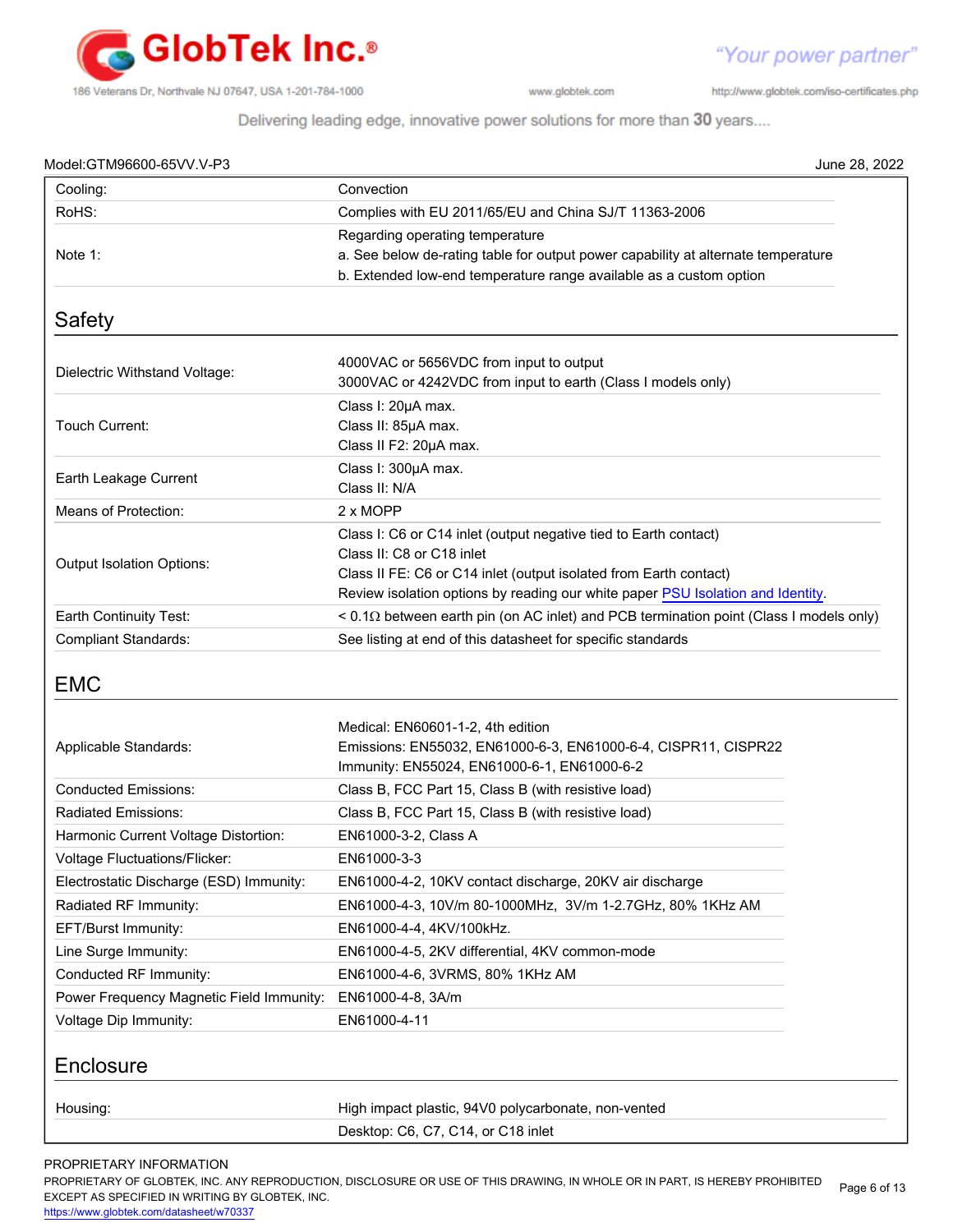

http://www.globtek.com/iso-certificates.php

Delivering leading edge, innovative power solutions for more than 30 years....

| Model:GTM96600-65VV.V-P3     | June 28, 2022                                                                                |
|------------------------------|----------------------------------------------------------------------------------------------|
| AC Input Mechanical Options: | Hybrid: Desktop inlet or changeable blades for wall-plug-in style, Class I or Class II input |
| Markings:                    | Label and/or pad printed and/or laser-etched into case                                       |

# Special Options

- 1. Removal of LED (cost reduction or aesthetic purpose)
- 2. Custom cordsets, various cordage types, and connector types
- 3. Custom markings
- 4. Short term output surge capability for motors or other high peak current loads. (Available up to 120W for 1 second at nameplate voltage range. Higher levels possible for limited input voltage range, or larger allowed voltage dip.)
- 5. Reduced leakage current
- 6. Tightened output voltage tolerance
- 7. Reduced output ripple level
- 8. Reduced output power rating
- 9. High reliability PCB laminate with plated through-holes for IPC610 Class 2 compliance
- 10. Low temperature option, down to -40°C
- 11. Special housing and cordset colors
- 12. "Back EMF" upgrade, for motor loads and other high inductance applications with reverse energy flow requirements
- 13. Improved ingress protection (IP) rating

# Output Connectors

- Several output connector options are available with various output current ratings. GlobTek can supply 10A rated 2.1mm and 2.5mm style DC Power Jacks, to complement our 10A output rated 2.1mm and 2.5mm DC power plugs used on our output cordsets.
- Please visit our real-time listing of mating connector product offering: <https://en.globtek.com/news/high-current-coaxial-barrel-plug-jacks-for-high-wattage-power-supplies>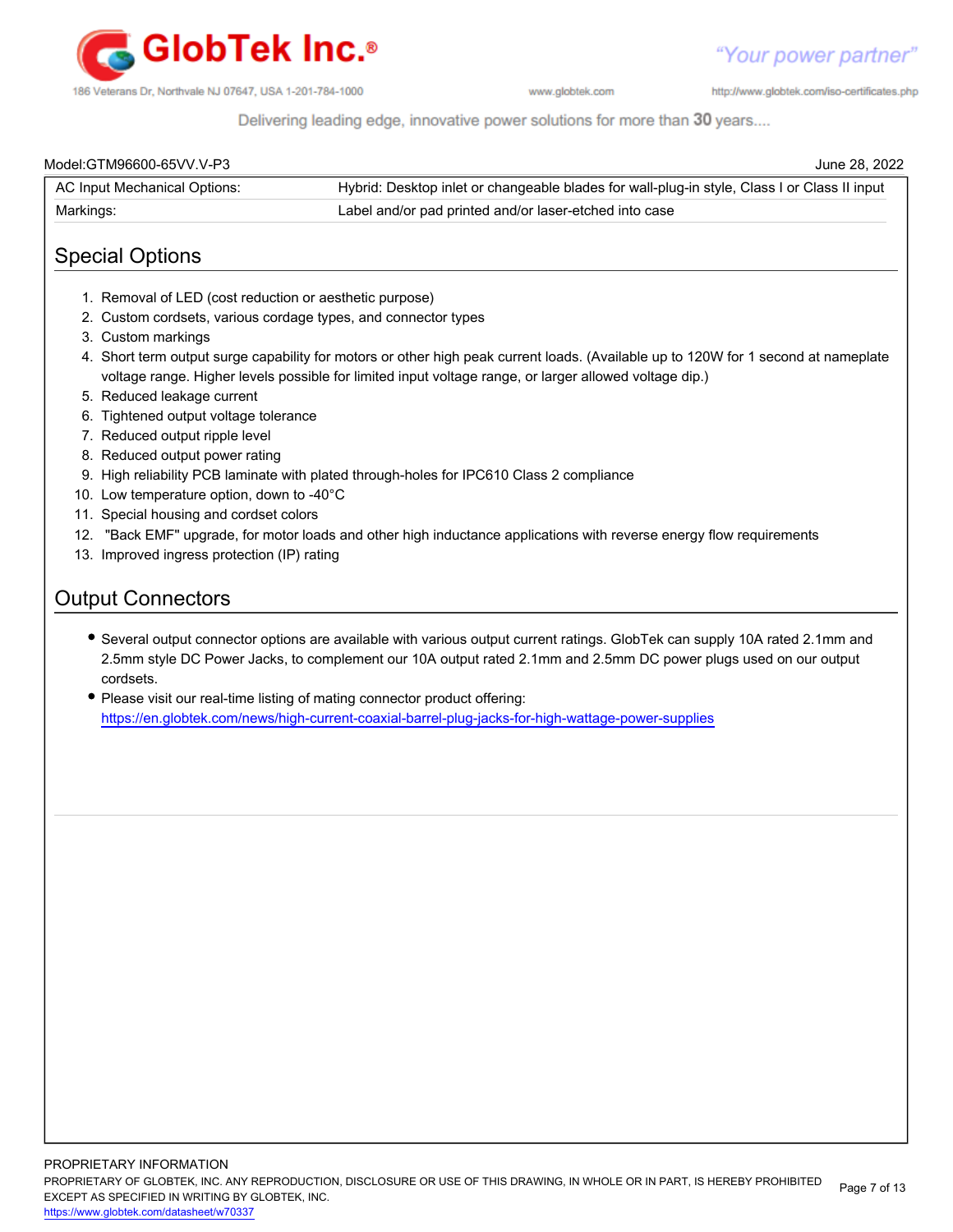

http://www.globtek.com/iso-certificates.php

Delivering leading edge, innovative power solutions for more than 30 years....



PROPRIETARY OF GLOBTEK, INC. ANY REPRODUCTION, DISCLOSURE OR USE OF THIS DRAWING, IN WHOLE OR IN PART, IS HEREBY PROHIBITED EXCEPT AS SPECIFIED IN WRITING BY GLOBTEK, INC. Page 8 of 13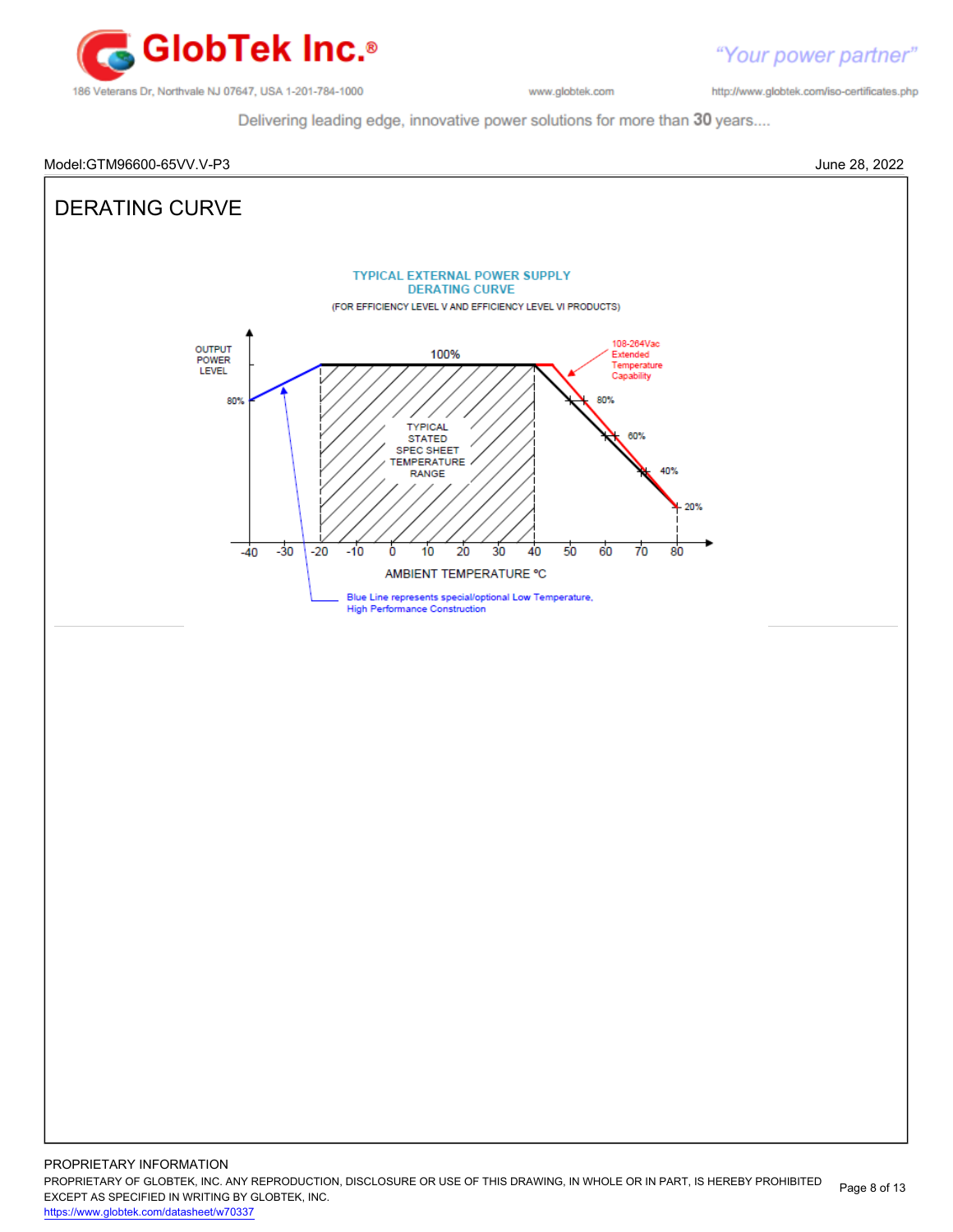

"Your power partner"

http://www.globtek.com/iso-certificates.php

Delivering leading edge, innovative power solutions for more than 30 years....

| Model:GTM96600-65VV.<br>$\sim$<br>.V-P3<br>J | 2022<br>28<br>June |
|----------------------------------------------|--------------------|
|                                              |                    |

# INPUT CONFIGURATION

Description See "Blade/Cord Installed" section. Contact GlobTek for customization requests such as Molded country plugs, Molex or TE connectors, or IEC connectors mounted on any type of cable in any customer specified lengths.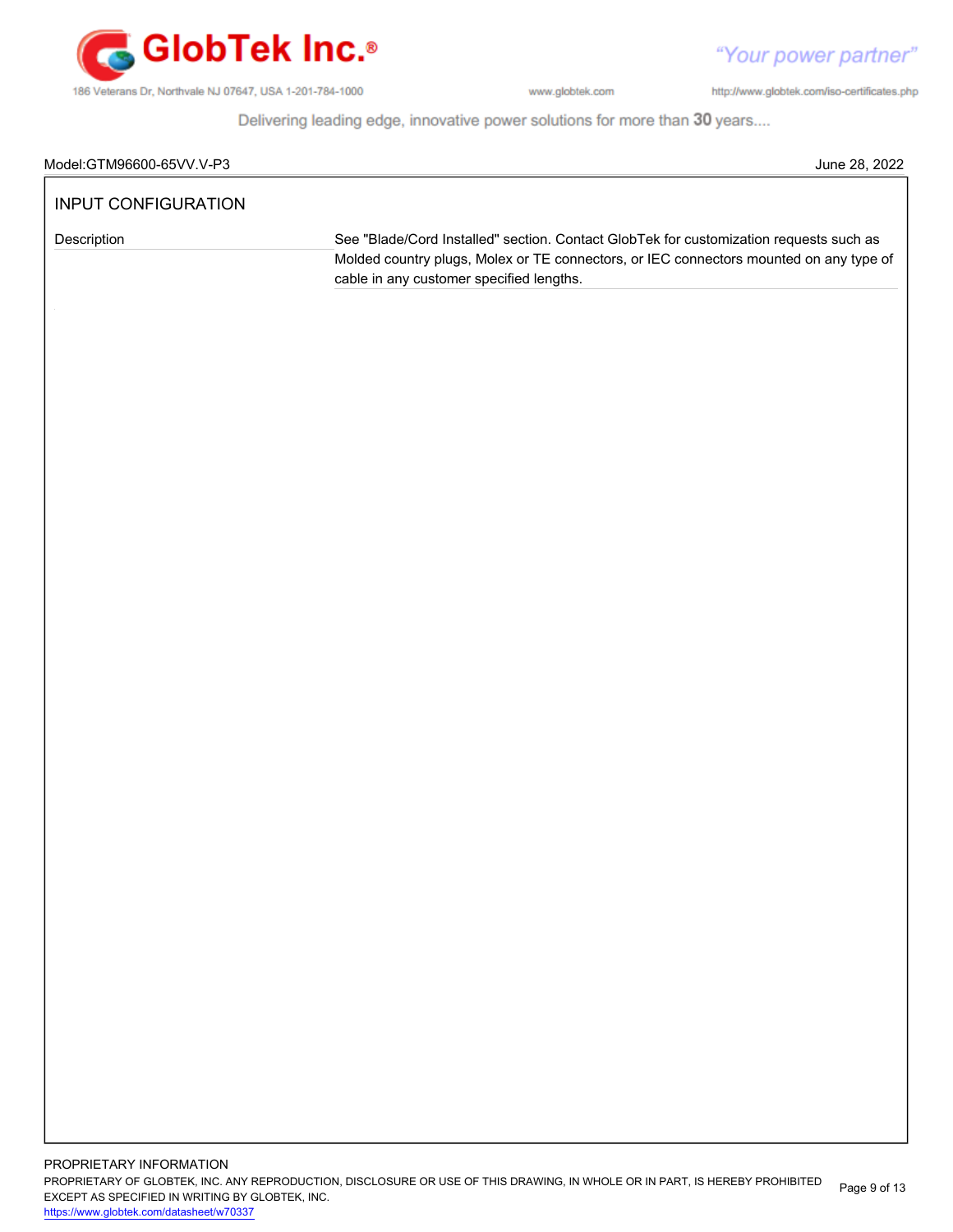

http://www.globtek.com/iso-certificates.php

Delivering leading edge, innovative power solutions for more than 30 years....

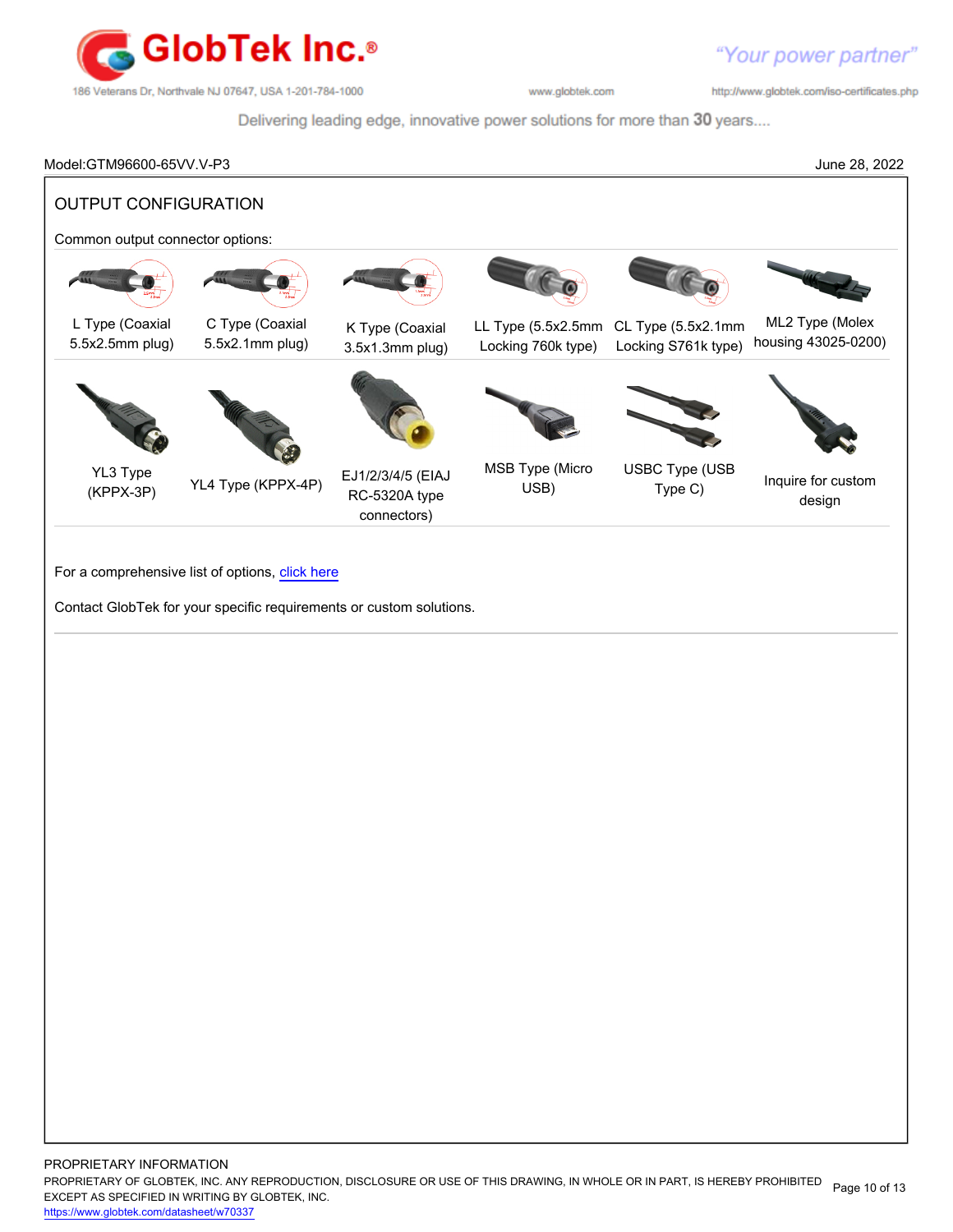

http://www.globtek.com/iso-certificates.php

"Your power partner"

Delivering leading edge, innovative power solutions for more than 30 years....

# Model:GTM96600-65VV.V-P3 June 28, 2022 Approvals Logo Description No Logo Applicable CB for IEC 60950-1:2005+A1+A2 No Logo Applicable IEC 61558-1:2005+A1, IEC 61558-2-16:2009+A1 No Logo Applicable **CB CB** for IEC 62368-1:2014 (Second Edition) Test standard: EN 55032:2012+AC:2013  $\epsilon$ EN 61000-3-2:2014 EN 61000-3-3:2013 EN 55024:2010 EN 60601-1-2:2015 430) CHINA SJ/T 11364-2014, China RoHS Chart: <http://en.globtek.com/globtek-rohs.php> Declaration ДС № ЕАЭС N RU Д-US.КА01.В.10453\_19 Custom Union of Russia, Belarus and Kazakhstan <http://www.globtek.com/redirect/?loc=gost-certificate-eac-declaration> Medical Electrical Equipment - Part 1: General Requirements For Basic Safety And Essential Performance [AAMI ES60601-1:2005 +A1] Intertek IP68 Ingress Protection: ?IP68 to IEC60529:2001 Totally dust tight and Protected against long periods of immersion under pressure JAPAN TUV R-PSE, Cert. No. JD 50313287, to J60950-1(H26) , J55022(H22),J3000(H25)[DC15?30V]. Please reference the following website for guidelines on PSE regulations: GlobTek, Inc. <http://en.globtek.com/importing-ite-and-medical-power-supplies-ac-adaptors-to-japan/> JAPAN TUV R-PSE, Cert. No. JD 50313287, to J60950-1(H26) ,

### PROPRIETARY INFORMATION

PROPRIETARY OF GLOBTEK, INC. ANY REPRODUCTION, DISCLOSURE OR USE OF THIS DRAWING, IN WHOLE OR IN PART, IS HEREBY PROHIBITED Page 11 of 13<br>EXALER 10 OREGIEIER WILKENIG BY OLOREEK WO EXCEPT AS SPECIFIED IN WRITING BY GLOBTEK, INC.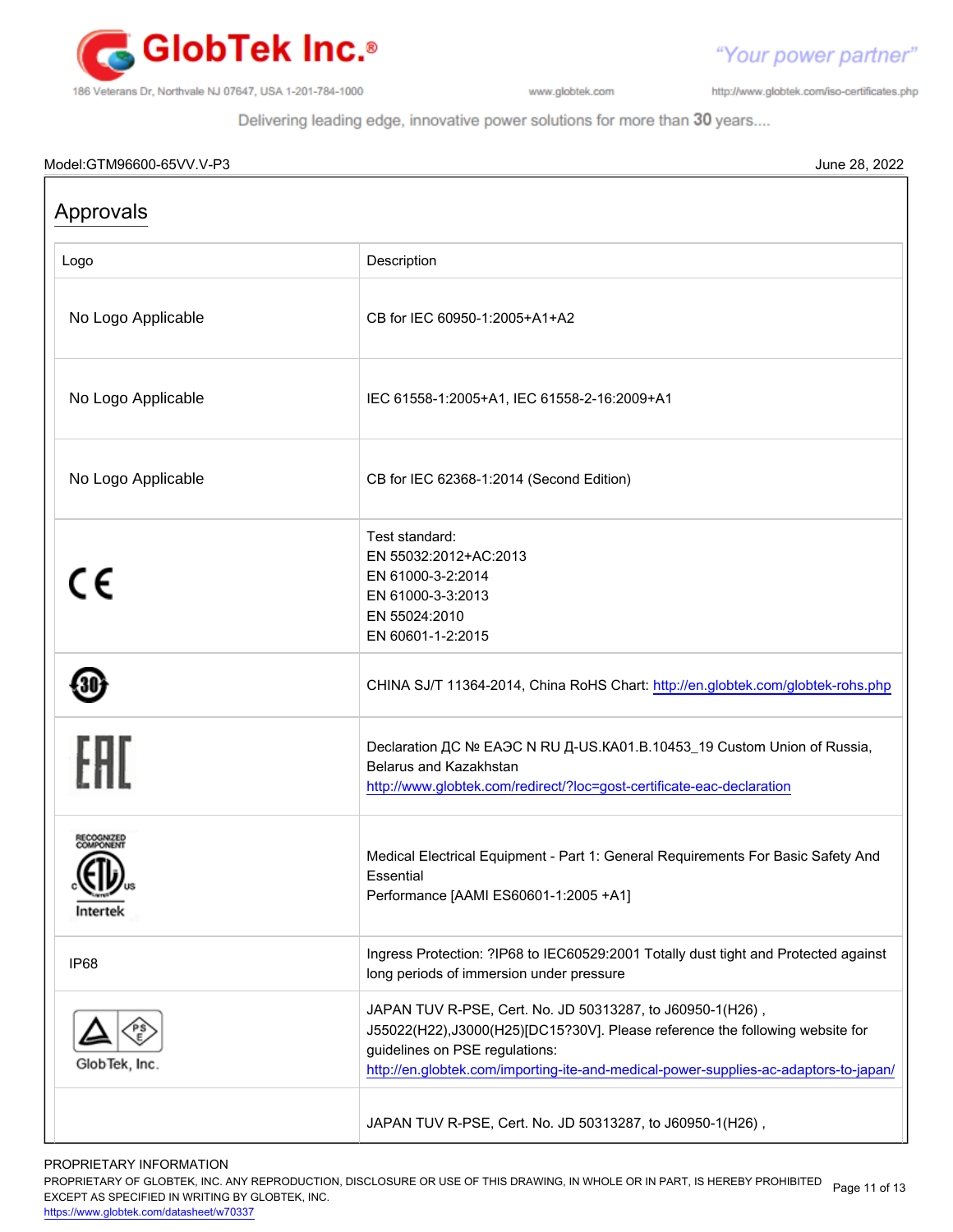

"Your power partner"

http://www.globtek.com/iso-certificates.php

Delivering leading edge, innovative power solutions for more than 30 years....

| Model:GTM96600-65VV.V-P3 | June 28, 2022                                                                                                                                                                                                                                                          |
|--------------------------|------------------------------------------------------------------------------------------------------------------------------------------------------------------------------------------------------------------------------------------------------------------------|
| GlobTek, Inc.            | J55022(H22),J3000(H25)[DC30?60V]. Please reference the following website for<br>guidelines on PSE regulations:<br>http://en.globtek.com/importing-ite-and-medical-power-supplies-ac-adaptors-to-japan/                                                                 |
| GlobTek, Inc.            | JAPAN TUV R-PSE, Cert. No. JD 50469658, to J62368-1(H30),<br>J55032(H29),J3000(H25)[15V or less]. Please reference the following website for<br>guidelines on PSE regulations:<br>http://en.globtek.com/importing-ite-and-medical-power-supplies-ac-adaptors-to-japan/ |
| EFFICIENCY LEVEL (       | Efficiency: complies to section 301 of Energy Independence and Security Act (EISA)<br>complies with Energy Star tier 2 (North America), ECP tier 2 (China), MEPS tier 2<br>(Australia), Code of Conduct (Europe)                                                       |
| <b>LPS</b>               | Limited Power Source 60950                                                                                                                                                                                                                                             |
| Ø                        | Morocco SDoC declaration<br>http://www.globtek.info/certs/Morocco%20SDoC%20Declaration/                                                                                                                                                                                |
|                          | RCM certificate; Australia and New Zealand Regulatory Compliance, Mark (<br>http://rcm.standards.org.au/rcmfaq/rcmfaq.htm                                                                                                                                              |
|                          | S-Mark Certificate EN 60601-1:2006+A1+A12, EN 60601-1-11:2015                                                                                                                                                                                                          |
|                          | <b>UKCA Certification</b>                                                                                                                                                                                                                                              |
|                          | Ukraine UKRSepro (Document:<br>www.globtek.com/html/iso_certificates/GT_Ukraine.pdf)                                                                                                                                                                                   |
|                          |                                                                                                                                                                                                                                                                        |

PROPRIETARY INFORMATION

PROPRIETARY OF GLOBTEK, INC. ANY REPRODUCTION, DISCLOSURE OR USE OF THIS DRAWING, IN WHOLE OR IN PART, IS HEREBY PROHIBITED Page 12 of 13<br>EXALER 10 OREGIEIER WILKENIG BY OLOREEK WO EXCEPT AS SPECIFIED IN WRITING BY GLOBTEK, INC.

<https://www.globtek.com/datasheet/w70337>